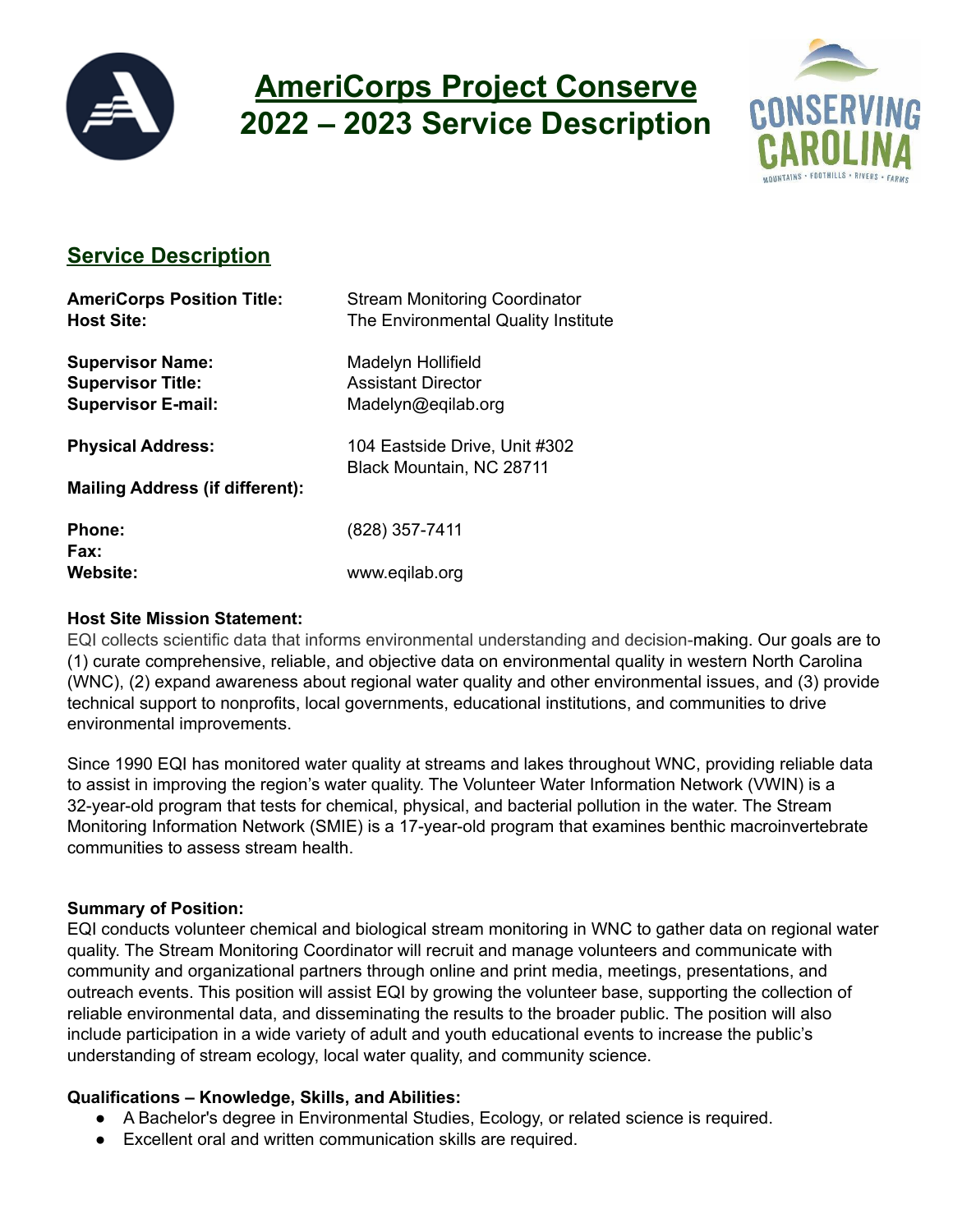- Detail oriented work style with ability to multi-task is required.
- Experience with stream monitoring or community science efforts is strongly preferred.
- Experience with GIS software is preferred.
- Eligible applicants must be at least 18 years of age, be a citizen, national, or lawful permanent resident alien of the United States, and consent to a criminal history check.

#### **Preferred Service Hours / Weekly Schedule:**

9:00am-5:00pm M-F (very flexible), some weekends

*PLEASE NOTE: In addition to fulfilling host site service responsibilities, all Project Conserve members are required to fully participate in team trainings, service projects and statewide AmeriCorps events. Project Conserve team events will occur approximately twice per month in locations throughout the service area and may require one or two overnight stays.*

#### **Position Responsibilities and Duties:**

#### **CONSERVATION EDUCATION (40%)**

- Receive in-house training in chemical and biological sampling and analysis methods to support education efforts
- Participate in regional youth and adult education events relating to chemical and biological water quality monitoring
- Develop lesson plans relating to water quality monitoring to be implemented in classroom settings
- Assist with EQI's biomonitoring workshops each spring and fall
- Develop tools to aid in educational events, such as mapping and other visual interpretations of monitoring data

#### **AT-RISK ECOSYSTEM IMPACTS & TRAILS (20%)**

- Lead community members in water quality monitoring efforts, particularly benthic macroinvertebrate sampling
- Report volunteer chemical and biological monitoring results to partner organizations

#### **VOLUNTEER ENGAGEMENT (40%)**

- Recruit volunteers for biannual biomonitoring workshops, schedule and organize all volunteer field samplings each spring and fall, and maintain Quality Assurance records for the volunteers
- Recruit, train, and maintain communication with chemical monitoring volunteers and coordinate the monthly sampling in Buncombe County
- Maintain EQI's social media presence and personal communications with volunteers via email, newsletters, and presentations
- Plan volunteer appreciation activities